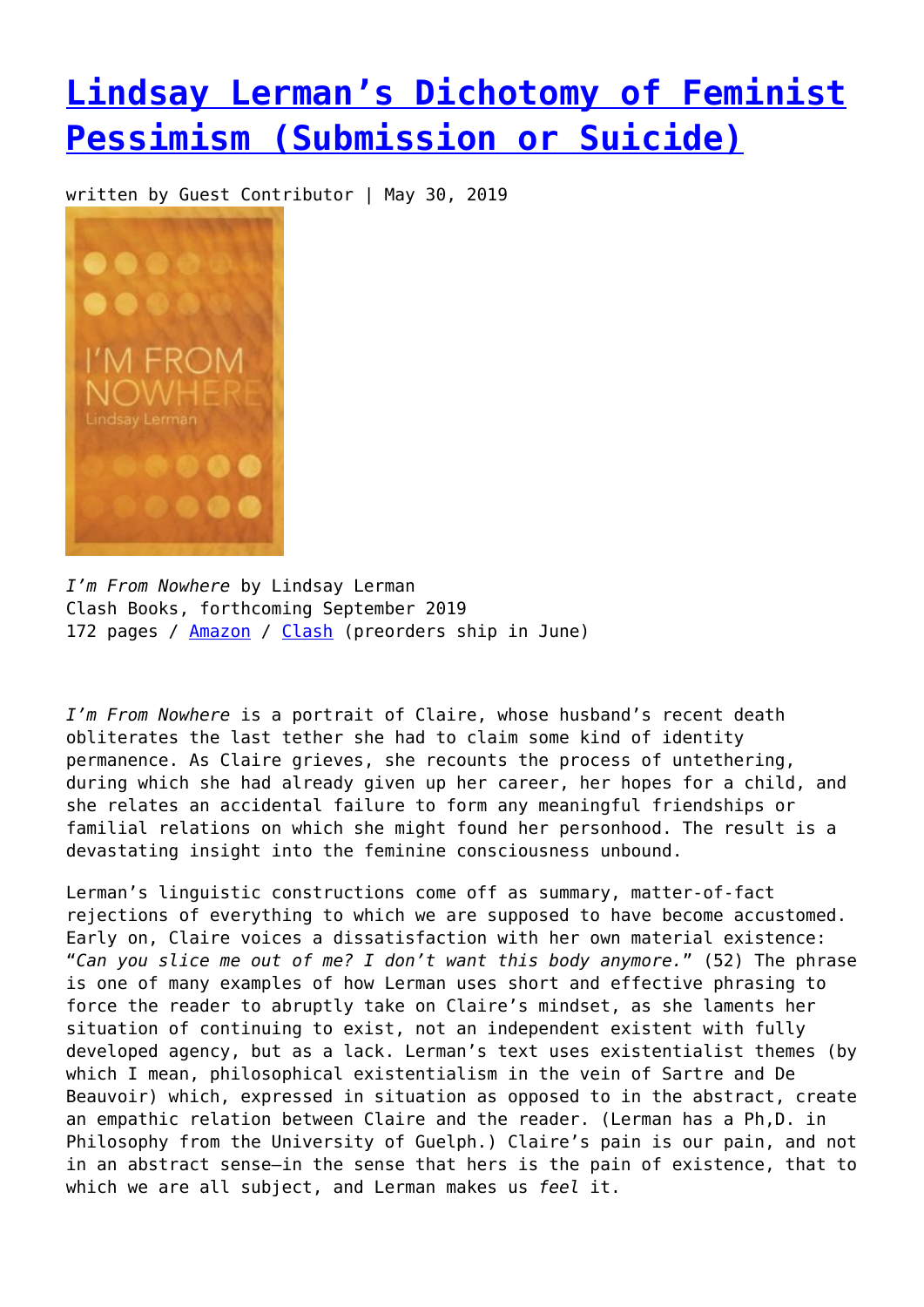As Claire goes about living after the death of her husband, Lerman lures us back and forth between the abstract and the specific. Both extremes of Lerman's book thrust the reader into recognizing the futility of survival, and the idea that living without external purpose comes off as *offensive* to others. The subjective account of Claire's story and the general expression of the human condition exist on parallel levels of consciousness to which the reader is afforded access through Lerman's exceptional prose. We are alternately thrown into Claire's situation and her increasing desperation for meaning, and then removed from that situation just to be faced with an equally devastating general truth of our human condition. For example, we feel Claire's unrelenting desire for the irrational when Claire returns to her family home, despite the fact that her family has long since left: "Nevertheless, she's drawn to this driveway like a fool. She hasn't come here since John and she moved to this town. She's not sure why. *Odd. I used to live here. There must be someone here who can save me.*" (93) We feel our own desperate desire for the irrational when she relates, more generally: "We are feverish with desire to be more than we are. Because we can't stop hoping that our chunks of bone and blood and flesh can somehow exceed their casing, that we matter, that these desires that make us shake with fury are indicative of more than a biological imperative to reproduce. *It's the wanting to carry on that is the exceeding.*" (151)

The co-existence of the specific and the general in Claire's consciousness and Lerman's expression of it is, either by necessity or by design, is a representation of female consciousness as a stratified structure contemporaneously operating at the levels of the particular and the abstract. On the one hand, we have the guttural expression of the irrational things we are not supposed to think, while on the other, we have a sublimation of that feeling with its concurrent self-awareness, and a retreat into universal truths, as when Claire is describing an early interaction with her dead husband: "Maybe it was her pride. Maybe it was that subterranean, always lingering fear of being alone, being exiled. A kind of death to be sure."

Lerman's text expresses a peculiar form of feminism—a feminist pessimism resulting from the consistent exclusion of woman from personhood. She posits a dichotomy in response to the human situation: suicide or submission. Reading the book, we want Claire to come to some kind of conclusion, to solve for us the problems to which Lerman points throughout her recounting of Claire's grief—the situation of humanity to exist as a lack whose hope for fulfillment is a permanent condition of unfulfilled desire. We want, and then we die. But Lerman's expression of the hopelessness of humanity results in a conclusion that is equally pessimistic and comfortingly familiar: "Submission and suicide are the same thing." (152) Lerman's feminism is at once resentful and hopeless. It isn't there to make a point; it's there to express the feminine condition of being excluded from humanity, and to give voice to the resulting despair. Claire's consciousness is as fractured as her desire to *be everything* at once. Lerman writes: "She wants multiple lives running at once—three or more distinct ribbons of time intertwined so that she can run away forever with Luke, grieve John and be fair and true to him, return to her former self and erase her mistakes, erase her acts of self-erasure, become a mother and understand what it is to live for someone else. *Must*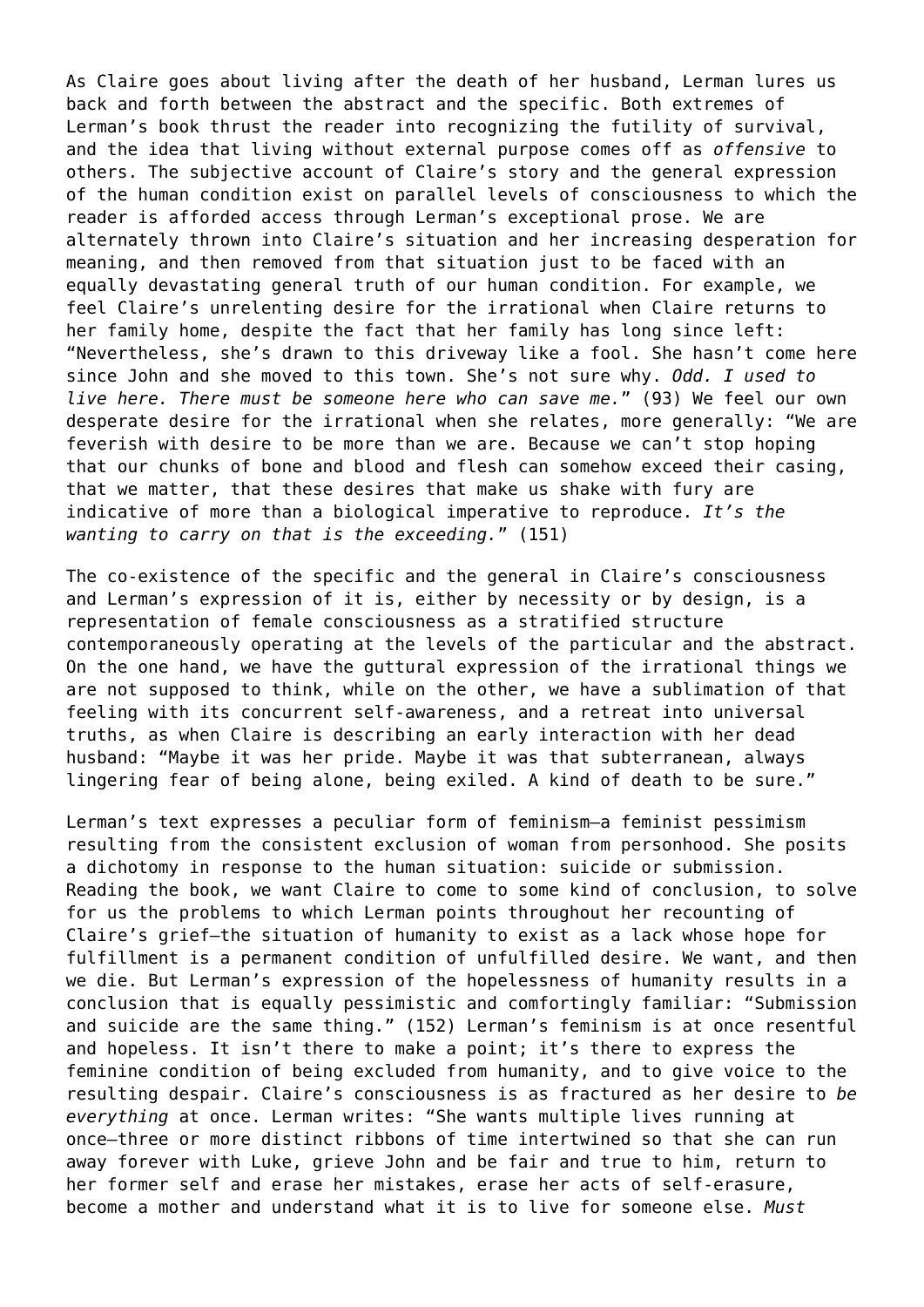*female subjectivity be split into a thousand pieces*?" (142)

The novel is punctuated with sexual encounters that emphasize the aggressive aspect of female sexuality. Lerman relates a formative sexual encounter in which Claire becomes the exemplar of passivity (and possibly the victim of rape), and then later encounters where Claire has violent sex with a family friend, with full agency. Lerman's feminist pessimism resonates, as it seems there is no place to be a woman. Claire's dichotomy, submission or suicide, demands that we recognize the current state of affairs; it forces us to recognize that despite how distasteful we might find the present situation, nevertheless it is the situation, and that situation precludes any third option: "But the fact was that there had never been a place for her, with a man or without. Never was a place for her. Never would be. Not a single place was for her or any other woman. No safe place. No good place. No secure place. Nothing approaching security. No place for any woman on this planet, ever. What we call melodrama is the honesty we can no longer hide from, when we're worn down to nearly nothing." (118)

With *I'm From Nowhere*, Lerman forces us to recognize the discord between our preferred mode of existence (to live as if with purpose) and the actualities of lived existence—that to live with desire means to live with a lack, an unfulfilled purpose that, even if fulfilled is fleeting, for the nature of all that exists is to destroy itself. This is expressed through Claire's reconciliation with John's death, as the ends of all of her life's projects are suddenly negated along with him, and she's faced not with the necessity of, but the fact of continuing to exist, despite everything. *Suicide or submission* are the choices we face when agency is not an option, and what we are left with is two forms of non-existence. Claire must face the fact that, "she too will end, and maybe should never have been." (154)

Lerman's theory is on point, and expressed through the portrait of Claire, effective as well. Through Lerman's book, a dark undercurrent of human experience is brought to the fore—that of conceiving of our own survival as an inconvenience, and with the knowledge that things will not improve, but rather inevitably come to an unceremonious end.